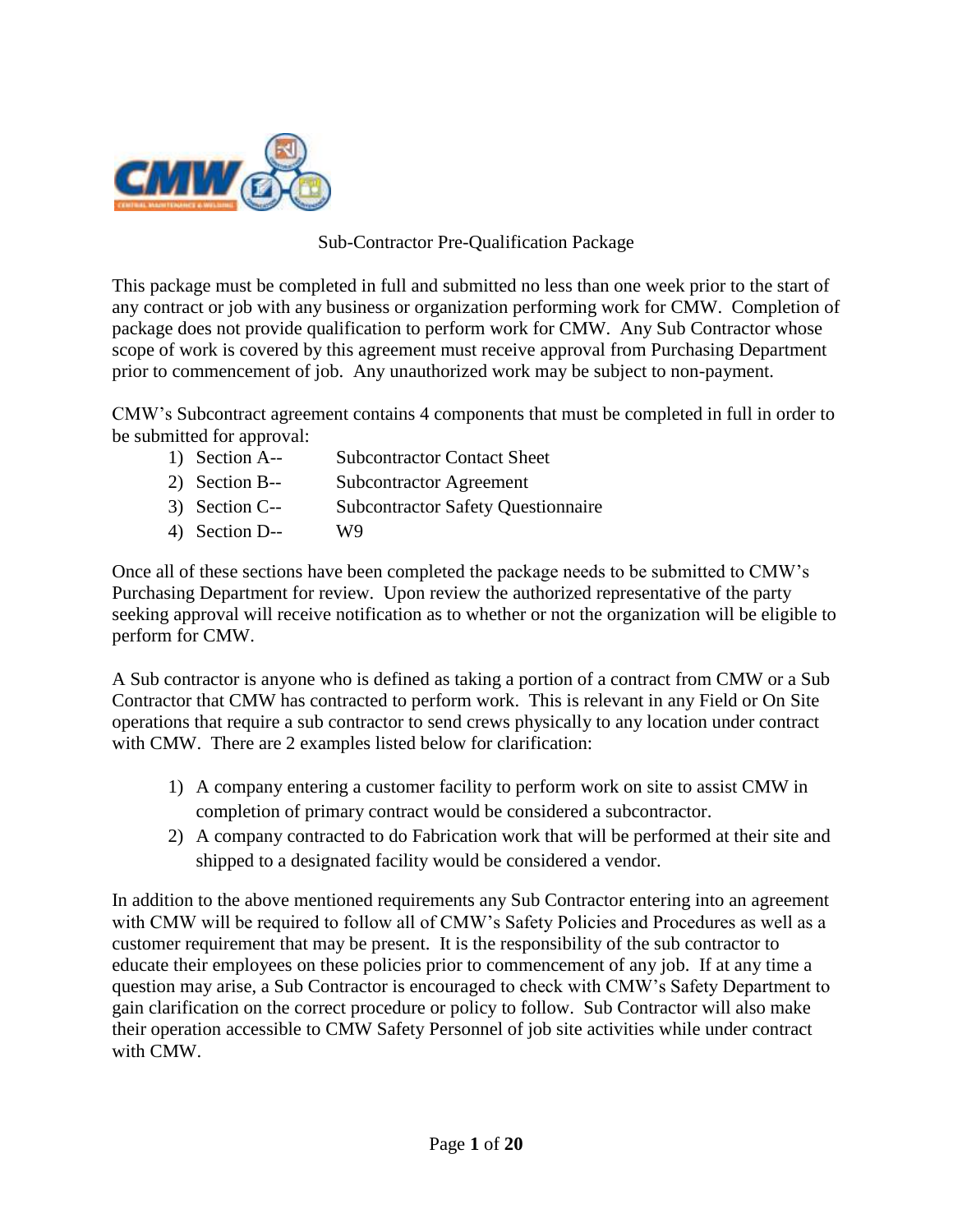

*Sub Contractor Contact Sheet*

Please complete this form and return it with the Sub Contract Pre Qualification package.

| PRIMARY CONTACT   |
|-------------------|
|                   |
|                   |
|                   |
|                   |
|                   |
|                   |
| SECONDARY CONTACT |
|                   |
|                   |
|                   |
|                   |
|                   |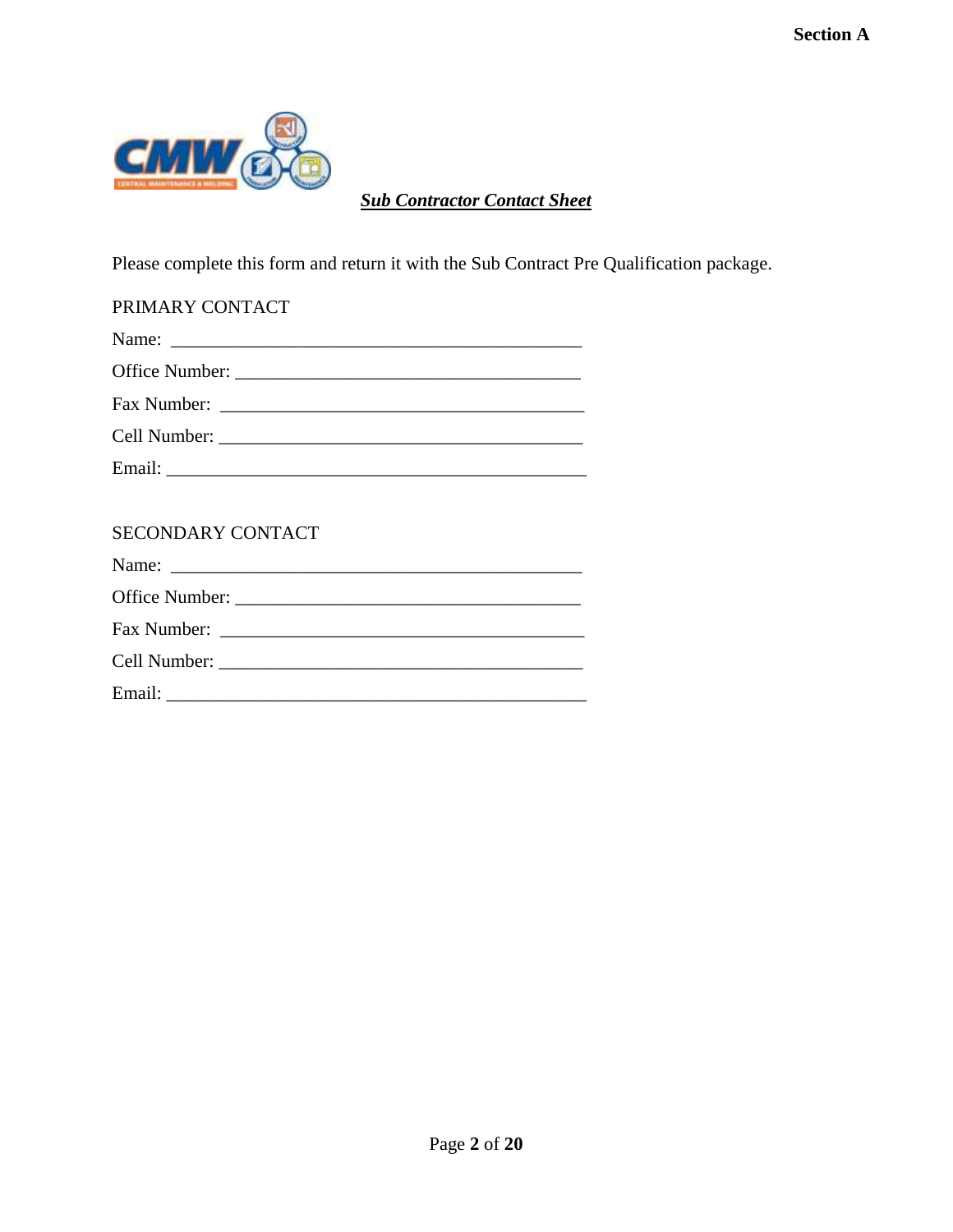

### **SUBCONTRACT AGREEMENT**

**THIS SUBCONTRACT AGREEMENT** ("**Subcontract**") is made this \_\_\_\_\_ day of \_\_\_\_\_\_\_\_\_\_\_\_\_, 20\_\_\_ (the "**Effective Date**"), by and between **CENTRAL MAINTENANCE**   $\&$  WELDING, INC. ("Contractor") and ("**Subcontractor**") (Contractor and Subcontractor are collectively referred to as the "**Parties**").

### **PREAMBLE**

| <b>WHEREAS,</b> |  |  | Contractor entered into a contract ("Contract") with |
|-----------------|--|--|------------------------------------------------------|
|                 |  |  | ("Owner") for                                        |
|                 |  |  |                                                      |

("**Contractor's Scope of Work**");

**WHEREAS**, the Parties desire that Contractor subcontract to Subcontractor that portion of Contractor's Scope of Work identified in this Subcontract;

**WHEREAS**, the Parties intend that this Subcontract establish an independent contractor and/or subcontractor relationship, not an employment relationship, and Subcontractor acknowledges that under this Subcontract, Subcontractor and its employees are not entitled to any emoluments, benefits, or rights of an employee of Contractor;

**WHEREAS**, the Parties further intend that Subcontractor shall: Have control over the means and methods of performing its work under this Subcontract; have the opportunity for profit and loss based on Subcontractor's initiative, skills, judgment, and foresight; and, have a substantial investment in the business of Subcontractor's work under this Subcontract; and,

**WHEREAS**, the Parties acknowledge that Subcontractor's work under this Subcontract is not an integral part of Contractor's business and that this Subcontract is terminable at will by either of the Parties as set forth below.

**NOW THEREFORE**, in consideration of the several and mutual promises, agreements, warranties, representations, releases, and covenants contained in this Subcontract, and for other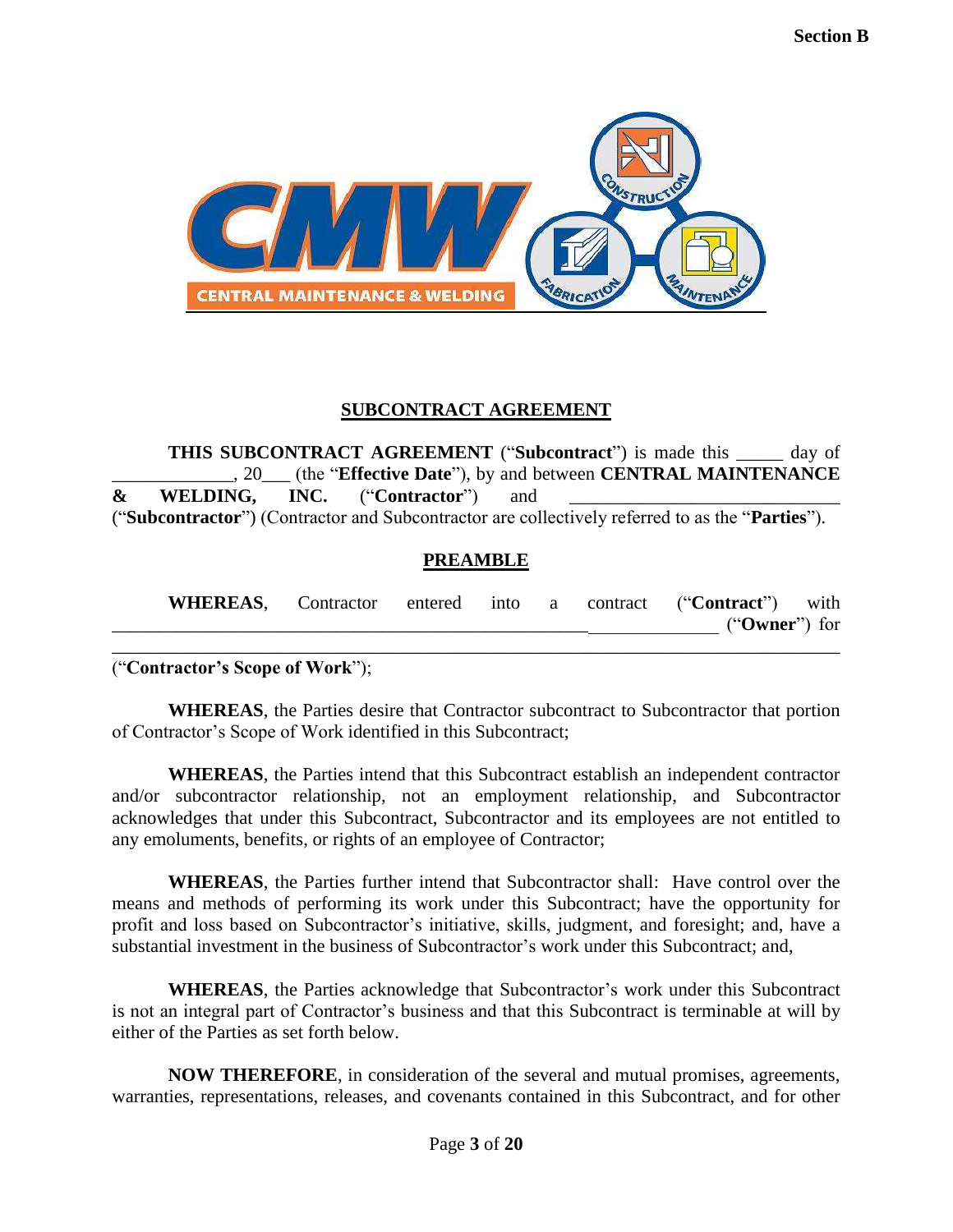good and valuable consideration, the receipt and the sufficiency of which are hereby acknowledged, Contractor and Subcontractor agree as follows:

**1. Incorporation Of Preamble.** The foregoing Preamble is fully incorporated in and made an integral part of this Subcontract.

**2. Scope Of Work.** Subcontractor will perform the following work under this Subcontract (the "**Work**"):

See **EXHIBIT A**, which is attached hereto and fully incorporated herein.

It is incumbent upon Subcontractor to use its initiative, skills, judgment, and foresight in performing its Work.

**3. Time Is Of The Essence.** Time is of the essence in performing the Subcontractor's Work under this Subcontract.

**4. Warranty Of Subcontractor's Work.** Subcontractor warrants that its Work under this Subcontract will be free from defects for a period of 2 years from the date of the Subcontractor's final completion, including punch list, of its Work under this Subcontract (the "Warranty Period"). Upon written demand by the Contractor within the Warranty Period, Subcontractor shall be responsible for repairing or replacing any defective Work. Time is of the essence for any repair or replacement required by this warranty. If Subcontractor is unable or unwilling, for whatever reason, to repair or replace its defective Work as demanded, Subcontractor shall be liable to Contractor for all costs and expenses that are necessary, in Contractor's sole discretion, to repair or replace the defective Work on Subcontractor's behalf. This express warranty is in addition to any warranties implied under Florida law.

**5. Subcontractor's Work To Be Performed In Accordance With The Contract.** The Contractor and Subcontractor shall be mutually bound by the terms of this Subcontract and, to the extent that provisions of the Contract apply to the Subcontractor's Work, the Subcontractor assumes toward the Contractor all obligations and responsibilities that the Contractor assumes toward the Owner under the Contract. The Contractor shall have the benefit of all rights, remedies, and redress against the Subcontractor which the Owner, under the Contract, has against the Contractor, insofar as applicable to this Subcontract. Where a provision of the Contract is inconsistent with a provision of this Subcontract, this Subcontract shall govern. Nothing in this section gives, or may be construed to give, Owner any rights or claims against the Subcontractor nor any greater rights against Contractor than Owner has under the Contract.

**6. Contractor Does Not Warrant The Fitness Of Plans And Specifications.** Prior to bidding, Subcontractor should visit the Project site and take whatever steps are necessary to determine the nature and extent of the work required to complete Subcontractor's Work under this Subcontract.

Contractor expressly disclaims any warranty to Subcontractor of the fitness or accuracy of the plans and specifications that are part of this Subcontract. The Subcontractor shall examine the site of the Work and adjacent premises and the various means of approach to the site, and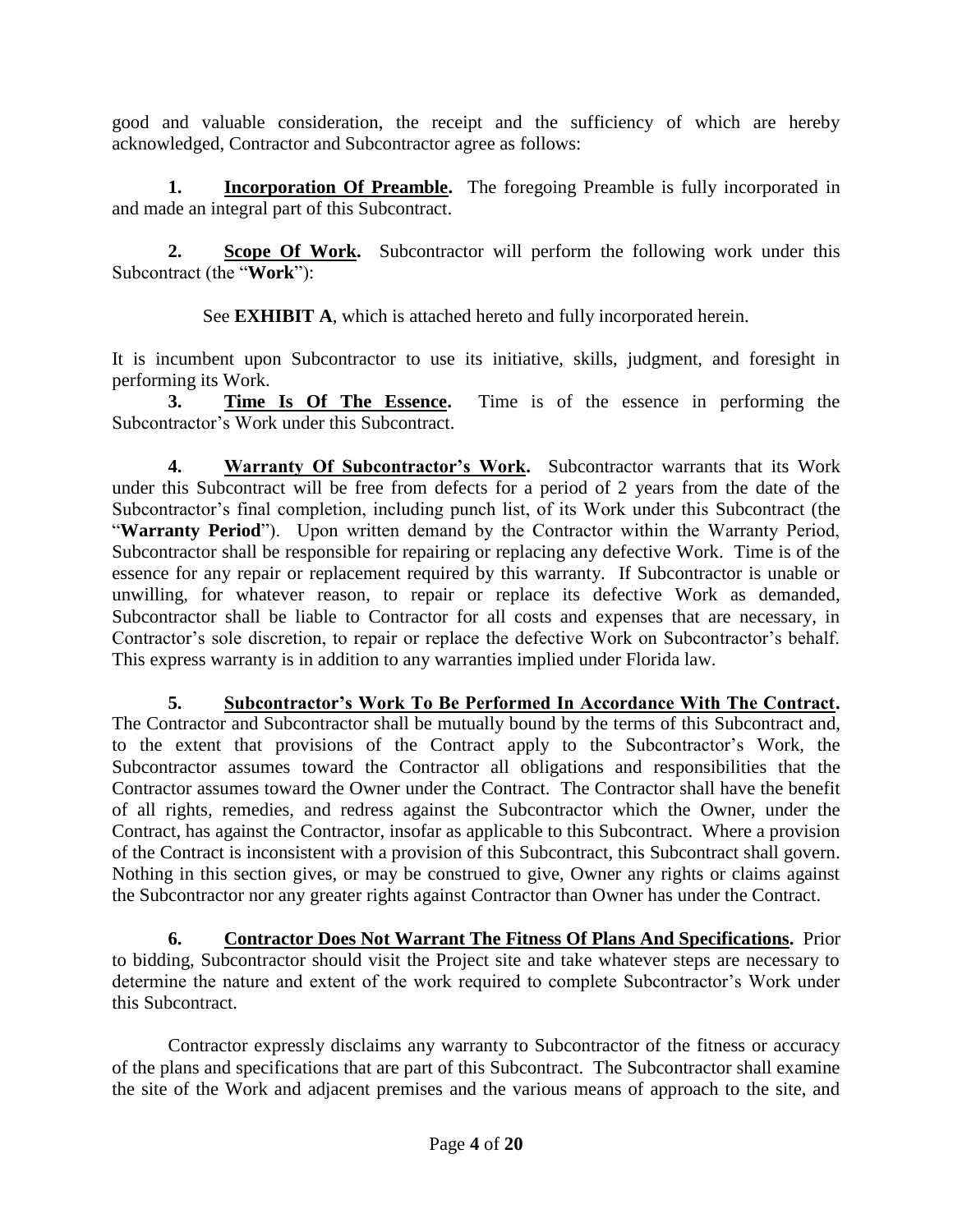shall make all necessary investigations in order to inform itself thoroughly as to the character and magnitude of all work involved in the complete execution of the Work shown in this Subcontract. The Subcontractor shall further inform itself as to the facilities for delivering, handling, and installing the construction plant and other equipment and the conditions and difficulties that will be encountered in the performance of the Work. No plea of ignorance of conditions that exist or that may hereafter exist, or of the difficulties that will be encountered in the performance of the Work, as a result of the failure to make necessary examinations and investigations, will be accepted as sufficient excuse for any failure or omission on the part of the Subcontractor to fulfill in every detail all requirements of this Subcontract, or will be accepted as a basis for any claim whatsoever for extra compensation or for an extension of time.

In addition to and not in derogation of the Subcontractor's duties under this Subcontract, the Subcontractor shall take field measurements and verify field conditions and shall carefully compare such field measurements and conditions and other information known to the Subcontractor with this Subcontract before commencing Work. Errors, inconsistencies, or omissions discovered or which reasonably should have been discovered shall be reported to the Contractor at once. The Subcontractor shall be responsible for any errors, inconsistencies, or omissions that are not discovered but that reasonably should have been discovered by a prudent subcontractor performing the services and work to be provided hereunder.

**7. Subcontract Price And Payment.** The Contractor will pay the Subcontractor for its Work as follows (the "**Subcontract Price**"):

See **EXHIBIT B**, which is attached hereto and fully incorporated herein.

Subcontractor shall be responsible for the reporting and payment of all applicable taxes regarding the Subcontract Price and any modifications thereto.

**8. Pay When Paid.** The Contractor shall pay the Subcontractor, subject to the condition precedent stated in this section, each progress payment in current funds within 10 business days of the Contractor's receipt of payment for such progress from the Owner. It shall be a condition precedent to any liability of the Contractor to the Subcontractor for any payment to the Subcontractor, that the Contractor be in receipt of payment from the Owner for the Subcontractor's work. If the Owner has not paid the Contractor for any reason whatsoever, including the Owner's financial inability to pay or other reason not related to this Subcontract, the Subcontractor agrees that the Contractor shall not be liable for payment, nor be indebted to the Subcontractor. The Subcontractor assumes the credit risk of the Owner and agrees that the Subcontractor has relief on the Owner's credit and not that of the Contractor.

**9. Change Procedure.** As provided under the Contract, the Owner may make changes in the Work by issuing modifications to the Contract. Upon receipt of such a Modification issued subsequent to the execution of this Subcontract, the Contractor shall promptly notify the Subcontractor of the Modification. Unless otherwise directed by the Contractor, the Subcontractor shall not thereafter order materials or perform Work which would be inconsistent with the changes made by the Modification(s) to the Contract.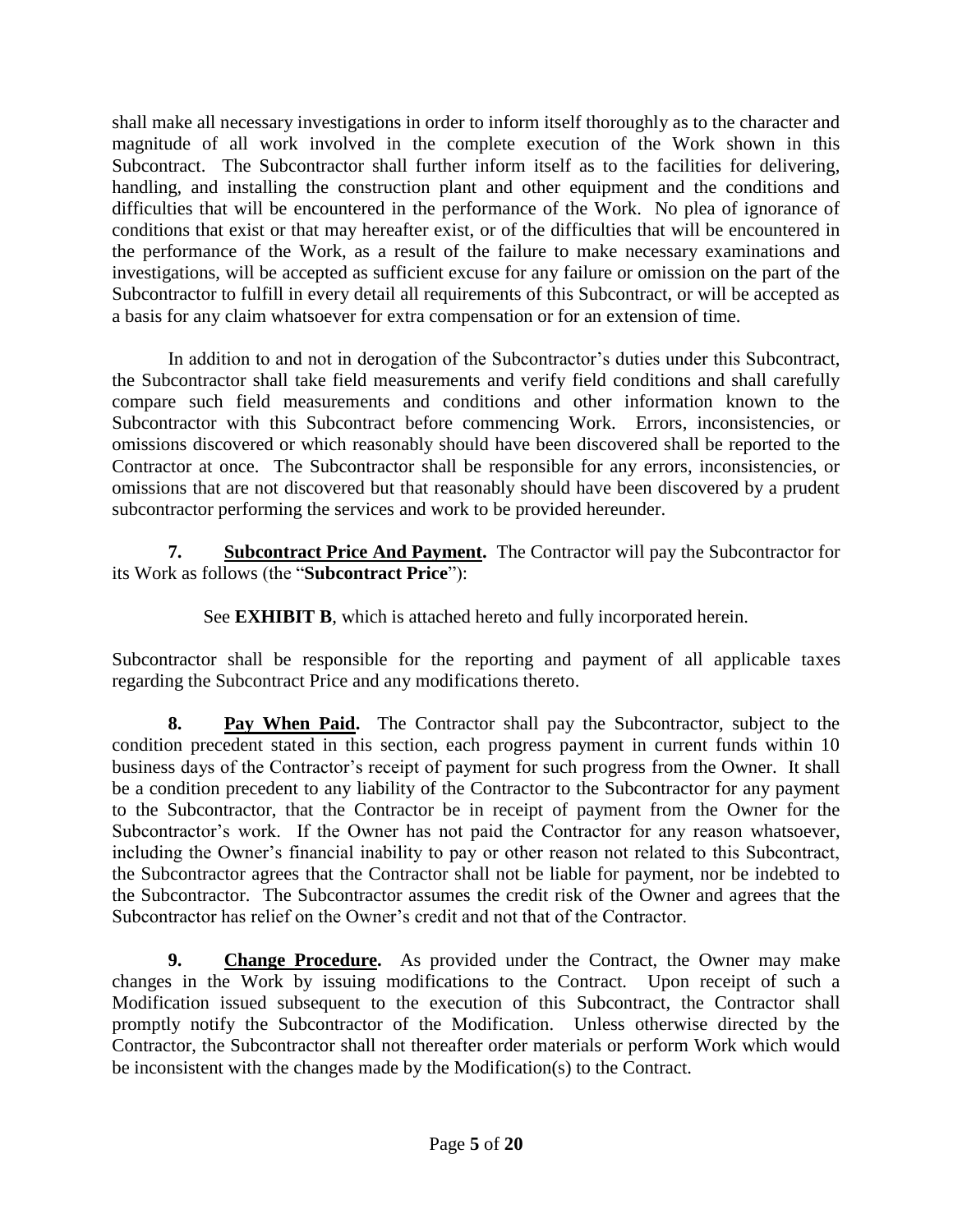The Subcontractor may be ordered in writing by the Contractor, without invalidating this Subcontract, to make changes in the Work within the general scope of this Subcontract consisting of additions, deletions or other revisions, including those required by Modifications to the Contract issued subsequent to the execution of this Subcontract, the Subcontract Price and the time for the Work under this Subcontract being adjusted accordingly. The Subcontractor, prior to the commencement of such changed or revised Work, shall submit promptly to the Contractor written copies of a claim for adjustment to the Subcontract Price and the time for the Work under this Subcontract for such revised Work in a manner consistent with requirements of this Subcontract.

The Subcontractor shall make all claims promptly to the Contractor for additional cost and extensions of time or other causes in accordance with this Subcontract. A claim that will affect or become part of a claim which the Contractor is required to make under the Contract within a specified time period or in a specified manner shall be made in sufficient time to permit the Contractor to satisfy the requirements of the Contract. Such claims shall be received by the Contractor not less than 2 business days before the time by which the Contractor's claim must be made. Failure of the Subcontractor to make such a timely claim shall bind the Subcontractor to the same consequences as those to which the Contractor is bound under the Contract.

**10. No Damages For Delay.** NO CLAIM FOR DAMAGES OR ANY CLAIM OTHER THAN FOR AN EXTENSION OF TIME SHALL BE MADE OR ASSERTED AGAINST THE CONTRACTOR BY REASON OF ANY DELAYS. The Subcontractor shall not be entitled to an increase in the Subcontract Price or payment or compensation of any kind from the Contractor for direct, indirect, consequential, impact, or other costs, expenses, or damages, including but not limited to costs of acceleration or inefficiency, arising because of delay, disruption, interference, or hindrance from any cause whatsoever; provided, however, that this provision shall not preclude recovery or damages by the Subcontractor for hindrances or delays due solely to fraud, bad faith, or active interference on the part of the Contractor or its agents. Otherwise, the Subcontractor shall be entitled only to extensions of the time for the Work under this Subcontract as the sole an exclusive remedy for such resulting delay, in accordance with and to the extent specifically provided above.

**11. No Agency Authorization.** Subcontractor is not authorized to act as Contractor's agent. Subcontractor will not sign any contracts or agreements in the name of the Contractor. Subcontractor will not hold itself out to be an agent of Contractor, nor will Subcontractor through silence allow another to reasonably believe Subcontractor is an agent of Contractor. Subcontractor will not seek to argue that it is an agent of Contractor and shall not be deemed to be an agent of Contractor.

**12. Compliance With Laws.** Subcontractor acknowledges that it is an independent contractor as that term is defined by Florida law, and that it has executed the Independent Contractor Affidavit that is attached hereto as **EXHIBIT C**, which is fully incorporated herein. Subcontractor further agrees that the performance of the Subcontractor's Work shall be in strict compliance with all governing laws, regulations, ordinances, and codes. Additionally, Subcontractor agrees to comply with all applicable federal, state, and local labor and employment laws with respect to its employees. The Parties acknowledge and agree that, as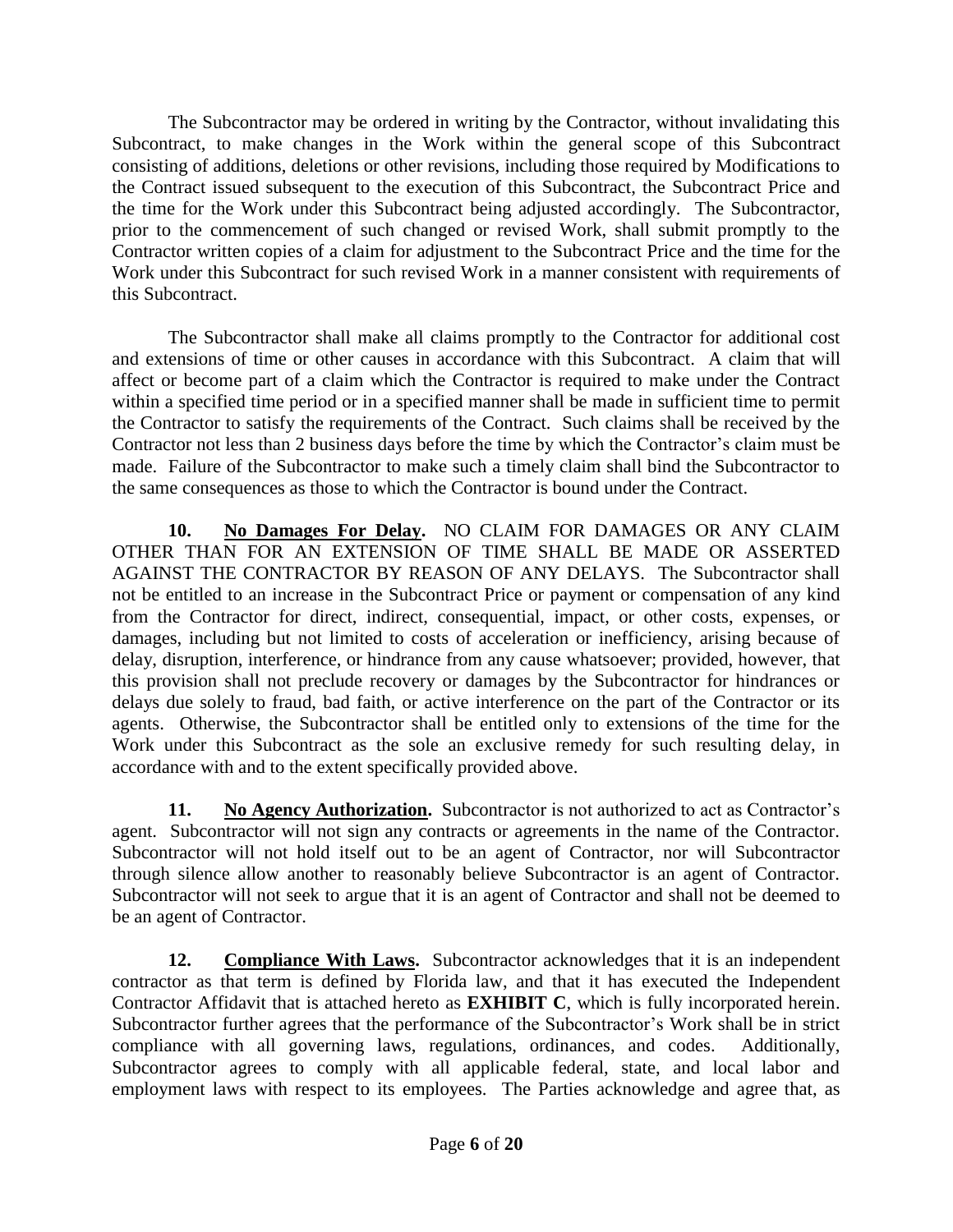between Contractor and Subcontractor, there is no interrelation of operations, centralized control of labor relations, common management, common ownership, or common financial control.

**13. Mutually Beneficial Work Rules.** Contractor shall have the right to provide Subcontractor with work rules that are designed to promote the Contractor's image for the mutual benefit of Contractor and Subcontractor. Subcontractor agrees to obey any and all such rules. Except for these rules, Subcontractor shall have the right to establish the means and methods of carrying out its Work under this Subcontract.

**14. Safety.** Subcontractor agrees to establish and implement a safety program which is at least as comprehensive as Contractor's safety program. Further, Subcontractor agrees to take all reasonable and necessary precautions for the safety of Subcontractor's employees on the project, and comply with all applicable provisions of federal, state, and local safety laws and building codes, including but not limited to all applicable terms and conditions of the Occupational Safety and Health Act of 1970, as amended, and the Florida Workers' Compensation Act, as amended, and the rules, regulations, and standards promulgated thereunder, to prevent accidents or injury to persons on, about, or adjacent to the premises where the Work is being performed. Further, Subcontractor agrees to pay all costs and expenses connected with such compliance.

Subcontractor hereby certifies that it has implemented and enforces a drug free workplace program that complies with Sections 440.101 and 102 the Florida Workers' Compensation Act and Section 59A-24 of the Florida Administrative Code.

The Subcontractor shall be solely responsible for the protection and safety of Subcontractor's workers, for the final selection of safety methods, means and safeguards, for the daily inspection of the work area, and for the instruction and training of Subcontractor's workers on safety including safety meetings at least once a week.

Any citation, penalty, or fine levied on Contractor resulting from Subcontractor's performance or lack of performance under this Subcontract shall be charged to Subcontractor, including all legal and administrative expenses, expert witness fees, paralegal fees, costs, and reasonable attorney fees.

**15. Insurance and Additional Insured.** Prior to starting any part of any Work under this Subcontract, Subcontractor shall furnish Contractor with certificate(s) of insurance in a form acceptable to Contractor evidencing that Subcontractor maintains insurance policies with the coverage and minimum limits, covering Subcontractor's contractual liability under this Subcontract as follows: Workers Compensation, including Statutory Employers' Liability Insurance will be maintained at a minimum of \$1,000,000; Comprehensive General Bodily Injury Liability Insurance, including Contractual (\$1,000,000 per person); Comprehensive General Property Damage Liability Insurance, including Contractual (\$1,000,000 per accident; \$2,000,000 aggregate) and an umbrella policy of a minimum of \$5,000,000. Such policies shall be maintained by Subcontractor in full force and effect until the Work has been completed and finally accepted, shall stipulate that it may not be reduced or canceled without thirty (30) days prior written notice to Contractor from the insurer(s) and shall state that the Contractor and the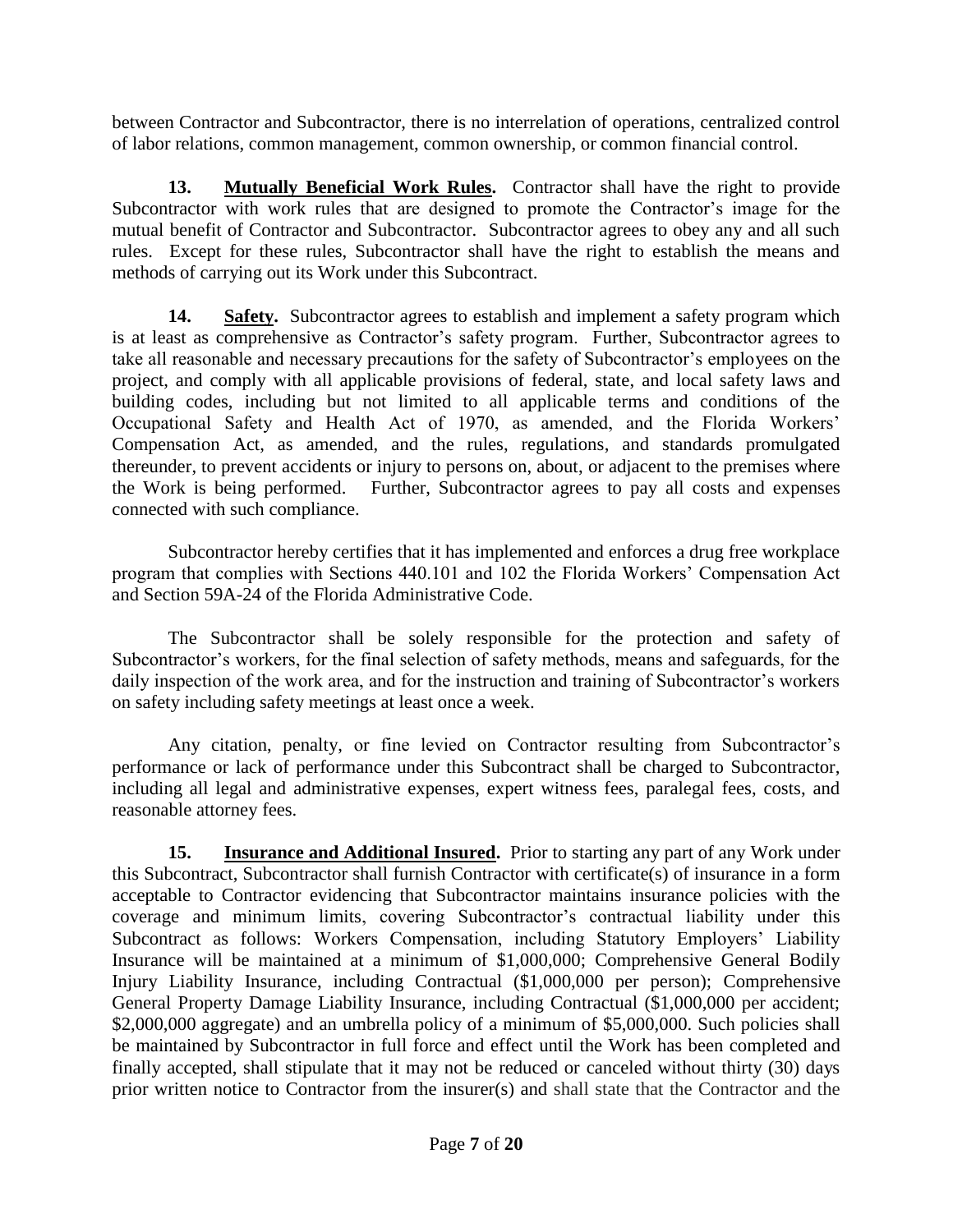Owner and their respective officers,directors, employees, and agents are named as additional insured's. All of such Subcontractors' insurance shall be designated as primary and any other insurance in force for the additional insureds will act as excess coverage only and will not be required to contribute in the payment of any claim made thereunder to the extent of the limits of liability afforded by Subcontractor's insurance. Subcontractor must use an insurance carrier with an A.M. Best rating of A- or better. In the event Contractor at any time believes Subcontractor's existing insurance coverage does not provide adequate protection, Contractor may, in its sole but reasonable discretion, require Subcontractor to procure additional insurance coverage or increase the amount of required coverage to a level deemed adequate by Contractor.

**16. Non-Liability And Indemnification.** Contractor shall not be liable for any losses, expenses, including legal expenses, damages, injuries, or violations of laws, regulations, or ordinances arising out of Subcontractor's performance or lack of performance under this Subcontract, or caused in whole or in part by Subcontractor, its agents, or employees. Subcontractor agrees to indemnify, defend, and hold harmless Contractor and Contractor's employees, customers, agents, officers, and directors from and against all liabilities, losses, claims, demands, and expenses, including all legal and administrative expenses, expert witness fees, paralegal fees, costs, and reasonable attorney fees, arising from Subcontractor's business or Subcontractor's performance or lack of performance under this Subcontract, or caused by Subcontractor, its agents, or employees. Subcontractor waives any and all subrogation rights related to Subcontractor's workers' compensation.

**17. Termination Of Agreement.** This Subcontract may be terminated by either party upon day's written notice.

**18. Assignment.** Subcontractor may not assign this Subcontract without the written consent of Contractor. Subcontractor may not assign its rights or obligations under this Subcontract without the written consent of Contractor. Any purported assignment of this Subcontract or Subcontractor's rights or obligations under this Subcontract without the written consent of Contractor shall be void and of no effect.

**19. Governing Law.** This Subcontract shall in all respects be governed by and construed in accordance with the laws of the State of Florida.

**20. Severability.** All agreements, covenants, provisions, and sections of this Subcontract are severable and, in the event any of them are held invalid in litigation or arbitration, this Subcontract shall be interpreted as if such invalid agreements, convenants, provisions, or sections were not contained in this Subcontract.

**21. WAIVER OF RIGHT TO JURY TRIAL.** THE PARTIES HEREBY KNOWINGLY, VOLUNTARILY, AND INTENTIONALLY WAIVE ANY AND ALL RIGHTS THEY HAVE TO A TRIAL BY JURY WITH RESPECT TO ANY CLAIM ARISING OUT, UNDER, IN CONNECTION WITH, OR RELATED TO THIS SUBCONTRACT. THE PARTIES HEREBY CERTIFY THAT NO REPRESENTATIVE OR AGENT OF THE OTHER PARTIES, OR ANY OF THEM, OR THEIR COUNSEL HAS REPRESENTED EXPRESSLY OR OTHERWISE THAT THE PARTIES, OR ANY OF THEM, WOULD NOT, IN THE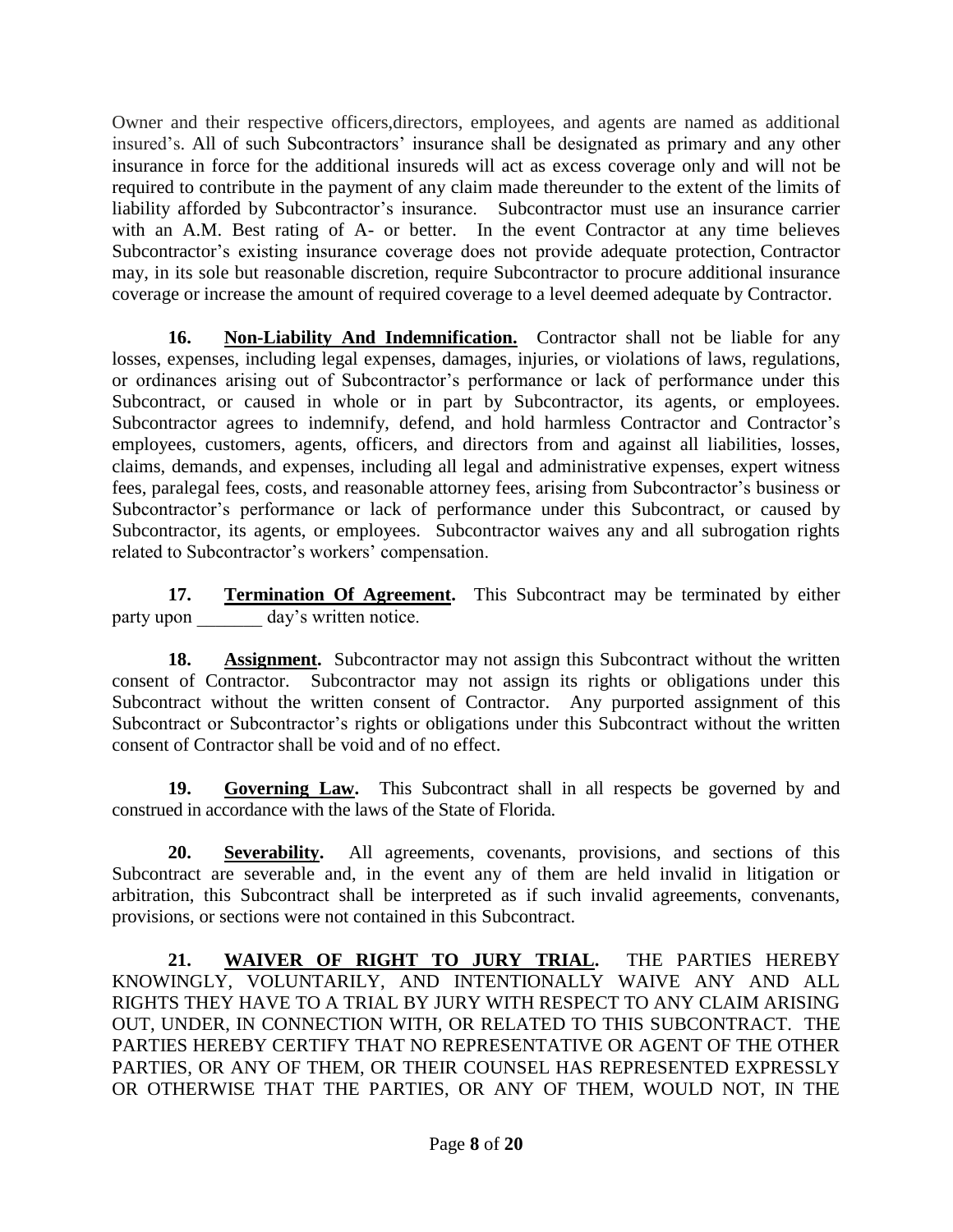EVENT OF SUCH LITIGATION, SEEK TO ENFORCE THIS WAIVER OF RIGHT TO JURY TRIAL PROVISION. THE PARTIES ACKNOWLEDGE THAT THEY EACH HAVE BEEN INDUCED TO ENTER INTO THIS SUBCONTRACT BY, *INTER ALIA*, THE PROVISIONS OF THIS SECTION.

**22. MANDATORY BINDING ARBITRATION.** THE PARTIES AGREE THAT ANY CLAIM ARISING OUT OF OR RELATED TO THIS SUBCONTRACT, EXCEPT THOSE WAIVED IN THIS SUBCONTRACT, SHALL BE SUBJECT TO MANDATORY BINDING ARBITRATION IN HILLSBOROUGH COUNTY, FLORIDA. UNLESS THE PARTIES MUTUALLY AGREE OTHERWISE, THE ARBITRATION SHALL BE IN ACCORDANCE WITH THE CONSTRUCTION INDUSTRY ARBITRATION RULES OF THE AMERICAN ARBITRATION ASSOCIATION CURRENTLY IN EFFECT. DEMAND FOR ARBITRATION SHALL BE FILED IN WRITING WITH THE OTHER PARTY TO THIS SUBCONTRACT AND WITH THE AMERICAN ARBITRATION ASSOCIATION. A DEMAND FOR ARBITRATION SHALL BE MADE WITHIN THE TIME LIMITS SPECIFIED IN THE CONDITIONS OF THE CONTRACT, AS APPLICABLE, AND IN OTHER CASES WITHIN A REASONABLE TIME AFTER THE CLAIM HAS ARISEN, AND IN NO EVENT SHALL IT BE MADE AFTER THE DATE WHEN INSTITUTION OF LEGAL OR EQUITABLE PROCEEDINGS BASED ON SUCH CLAIM WOULD BE BARRED BY THE APPLICABLE STATUTE OF LIMITATIONS.

**23. Prevailing Party Attorney Fees.** In the event that there is any litigation, arbitration, or mediation for enforcement, performance, damages, or interpretation of this Subcontract the prevailing party shall recover from the non-prevailing party all legal and administrative expenses, expert witness fees, paralegal fees, costs, and reasonable attorney fees, including any such expenses, costs, and fees that may be incurred in appellate proceedings.

**24. Section Headings Not To Be Used For Interpretation.** All Section headings in this Subcontract are for convenient reference only and shall not be considered in interpreting or construing this Subcontract.

**25. Subcontract Not To Be Construed Against Drafter.** This Subcontract shall be construed without regard to any presumption or other rule requiring construction against the Party causing this Subcontract to be drafted.

**26. Counterparts and facsimile.** This Subcontract may be executed in counterparts and by facsimile or other electronic transmisson, each of which shall be deemed an original, but all of which together shall constitute one and the same instrument.

**27. Entire Agreement.** There are no oral or written agreements or representations between the Parties affecting this Subcontract not contained herein. This Subcontract supersedes and cancels any and all previous oral negotiations, arrangements, representations, agreements, and understandings, if any, made by, to, or between Contractor and Subcontractor, and their respective agents and employees with respect to the subject matter of and Work under this Subcontract.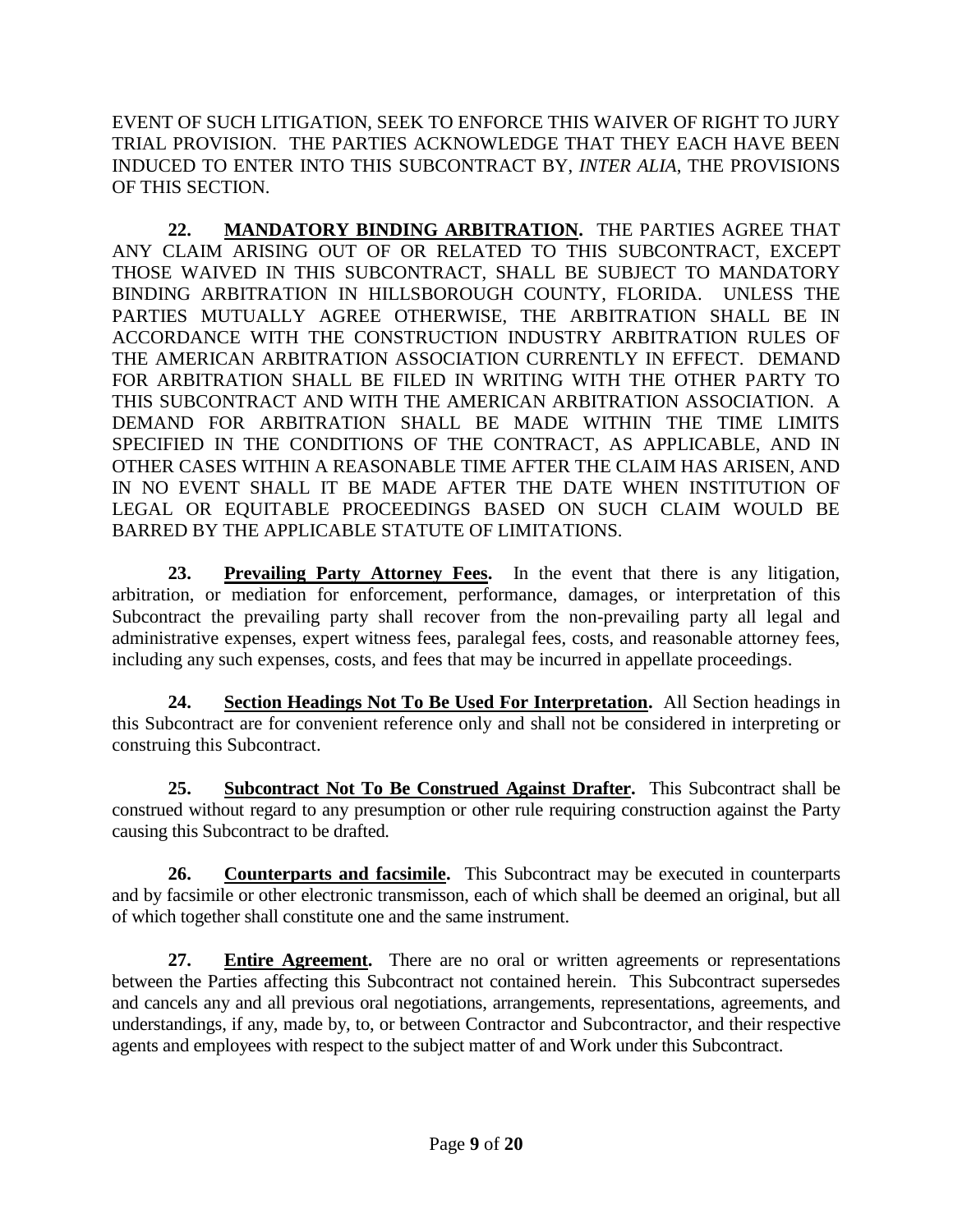**IN WITNESS WHEREOF**, the parties hereto intending to be legally bound, set their hands and seals:

| Witnesses: | CENTRAL MAINTENANCE & WELDING,<br>INC. ("CONTRACTOR") |
|------------|-------------------------------------------------------|
|            | By: $\qquad \qquad$<br>Its: $\qquad \qquad$           |
|            |                                                       |
| Witnesses: | ("SUBCONTRACTOR")                                     |
|            | Its: $\qquad \qquad$                                  |
|            |                                                       |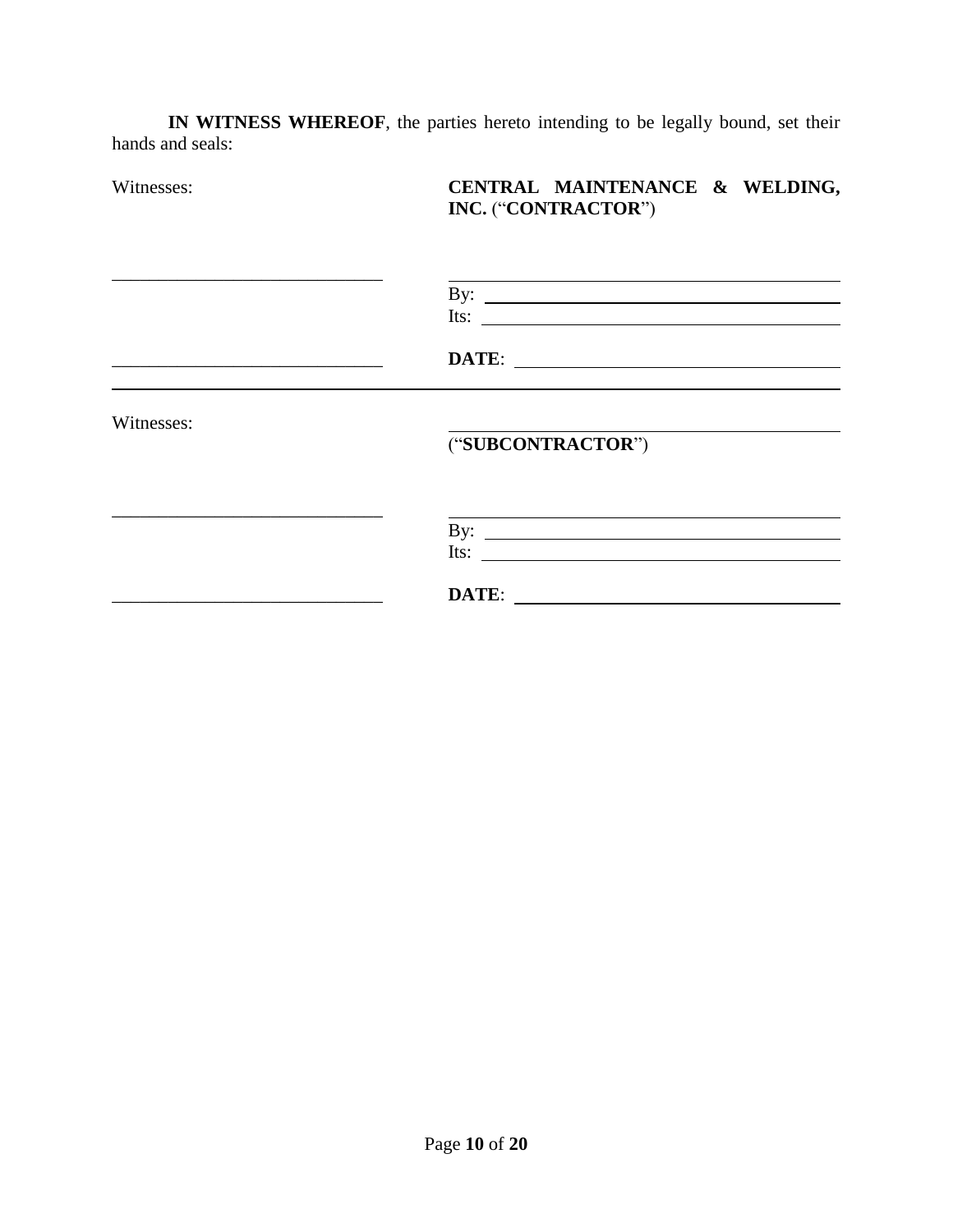# **EXHIBIT A**

## **SUBCONTRACTOR'S SCOPE OF WORK**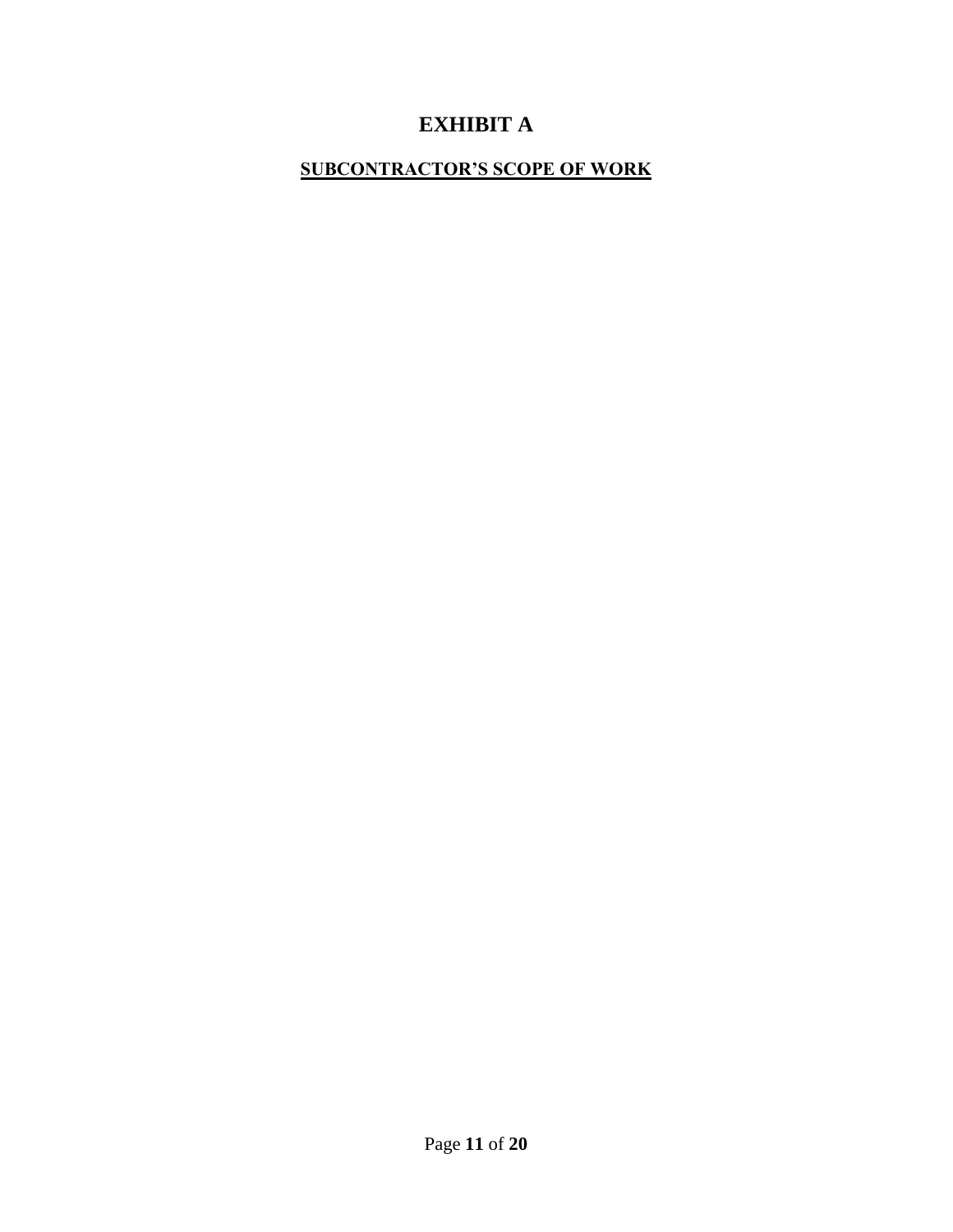# **EXHIBIT B**

### **SUBCONTRACT PRICE AND PAYMENT**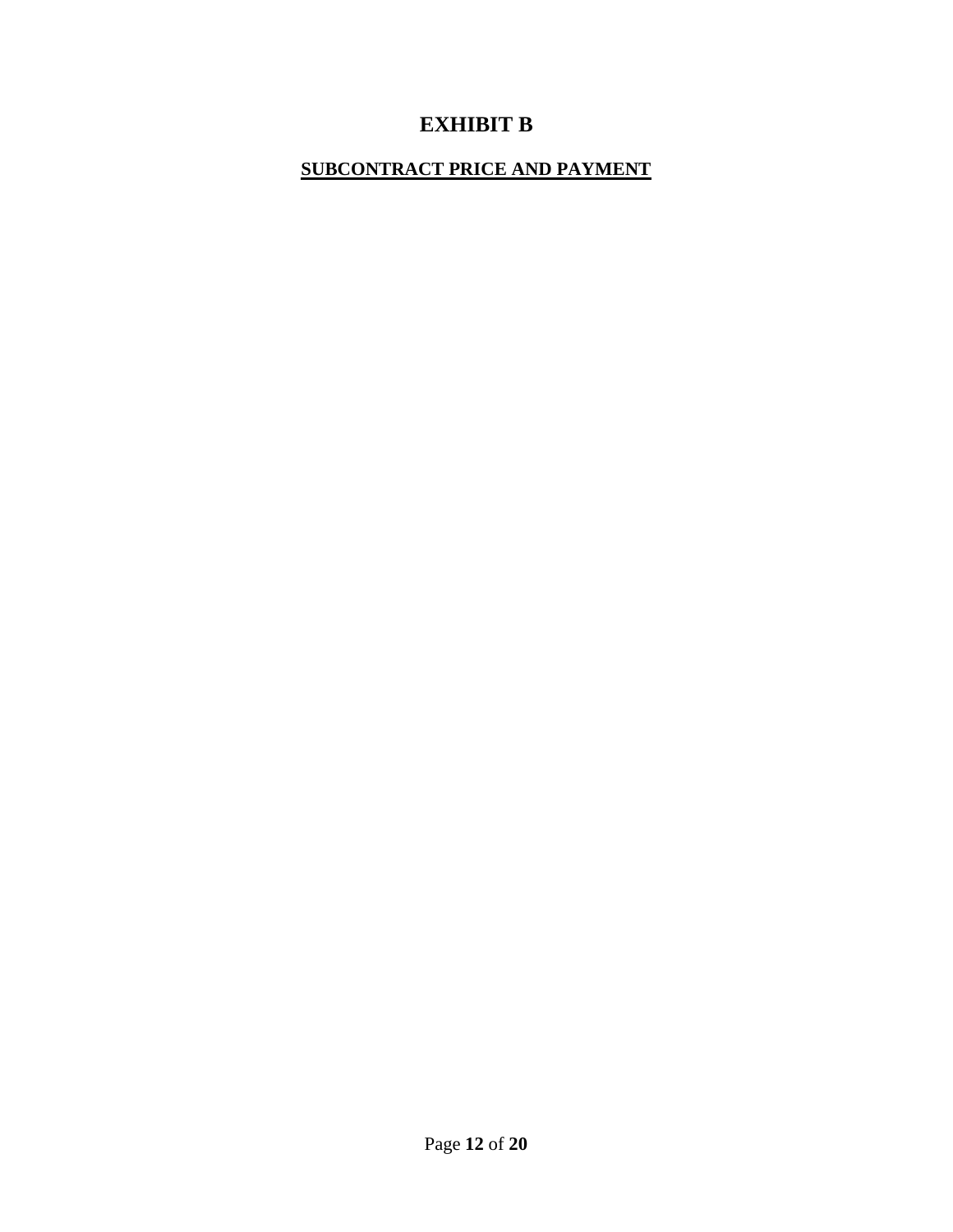### **EXHIBIT C**

### I**NDEPENDENT CONTRACTOR AFFIDAVIT**

**STATE OF**  <u> 1990 - Johann Barbara, politik eta politik eta politik eta politik eta politik eta politik eta politik eta p</u> **COUNTY OF** 

**BEFORE ME**, an officer duly authorized in this jurisdiction to take oaths and acknowledgments, personally appeared *namel* [name], who, being by me first duly sworn, deposes and says:

**1.** I am the \_\_\_\_\_\_\_\_\_\_\_\_\_\_\_\_\_\_\_\_\_\_\_\_ [title] of \_\_\_\_\_\_\_\_\_\_\_\_\_\_\_\_\_\_\_\_\_\_\_\_\_\_\_\_\_\_\_\_ ("**Subcontractor**") and have personal knowledge regarding the business operations of Subcontractor.

**2.** Subcontractor maintains a separate business from Contractor, with Subcontractor's own work facility, equipment, materials, and similar accommodations.

**3.** Subcontractor holds or has applied for a federal employer identification number or Subcontractor is a sole proprietor who is not required to obtain a federal employer identification number under state or federal requirements.

**4.** Subcontractor regularly performs or agrees to perform specific services and work for specific amounts of money and controls the means and methods of performing such services and work.

**5.** Subcontractor incurs the principal expenses related to the services and work that it regularly performs or agrees to perform.

**6.** Subcontractor is responsible for the satisfactory completion of the services and work that it regularly performs or agrees to perform and Subcontractor is or could be held liable for a failure to complete such services or work.

**7.** Subcontractor receives compensation for performing such services and work by commission or on a per-job or a fee basis and not on any other basis.

**8.** Subcontractors may realize a profit or suffer a loss in connection with performing such services and work.

**9.** Subcontractor has continuing or recurring business liabilities or obligations.

**10.** The success or failure of Subcontractor's business depends on the relationship of business receipts to expenditures.

**11.** Subcontractor has attached to this Affidavit a true and correct copy of a valid certificate of workers' compensation insurance.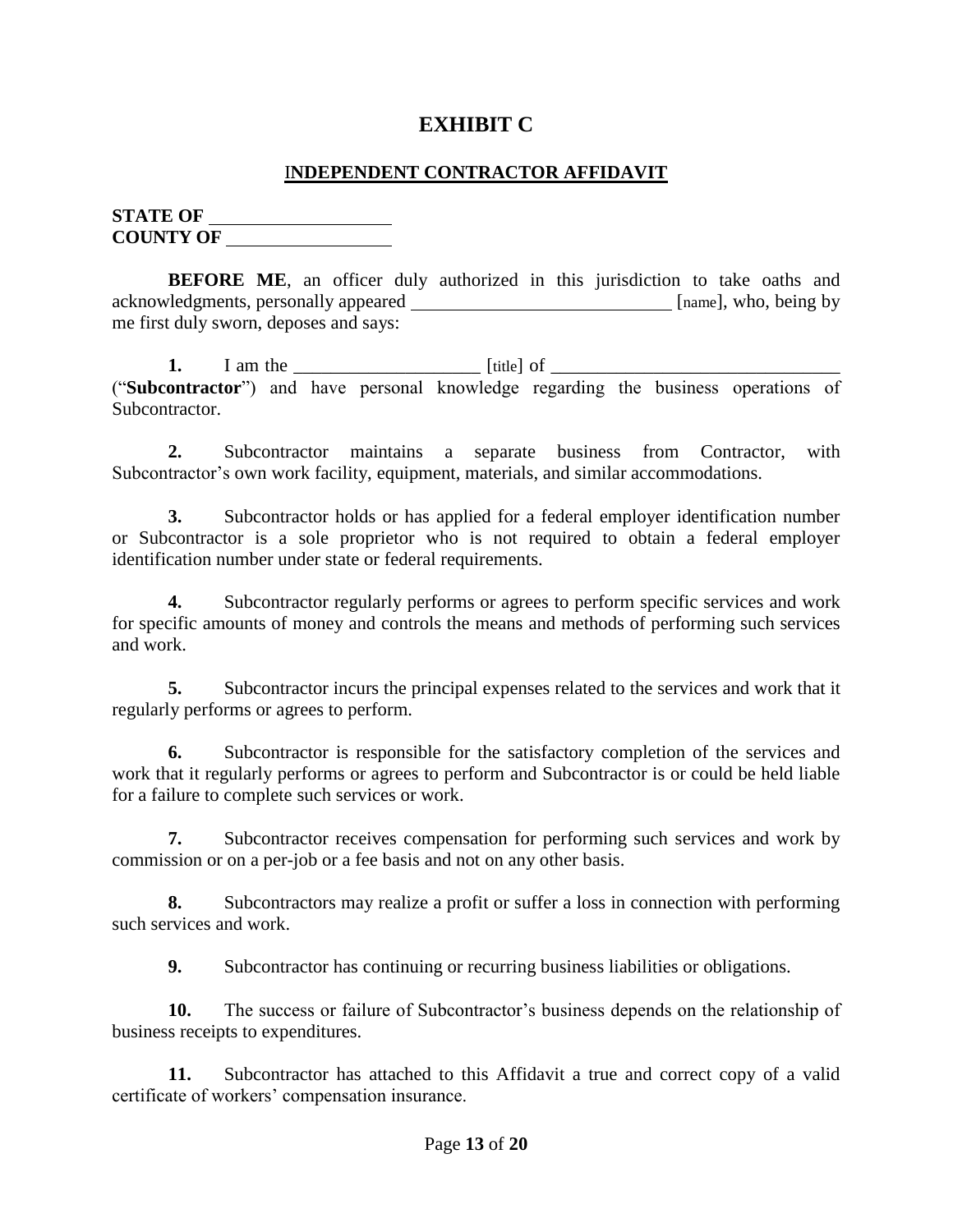**12.** Based on the foregoing, Subcontractor is an independent contractor as that term is defined under Section 440.02(15)(d) of the Florida Statutes.

**13.** I give this statement freely and voluntarily and pursuant to Chapter 440 of the Florida Statutes. My statements in this Affidavit are true and correct to the best of my knowledge and belief.

### **FURTHER AFFIANT SAYETH NAUGHT.**

#### **AFFIANT**

**STATE OF COUNTY OF** 

|         |  |  | The foregoing instrument was acknowledged before me this <u>equal</u> day of        |  |         |
|---------|--|--|-------------------------------------------------------------------------------------|--|---------|
| $20$ by |  |  | $[name]$ , the                                                                      |  | [title] |
| of      |  |  | [Subcontractor], and its authorized agent for purposes of                           |  |         |
|         |  |  | executing this Affidavit, who $($ ) is personally known to me or $($ ) has produced |  |         |
|         |  |  | as identification and who did take an oath.                                         |  |         |

| Notary Signature              |  |
|-------------------------------|--|
| <b>Printed Notary Name:</b>   |  |
| <b>My Commission Expires:</b> |  |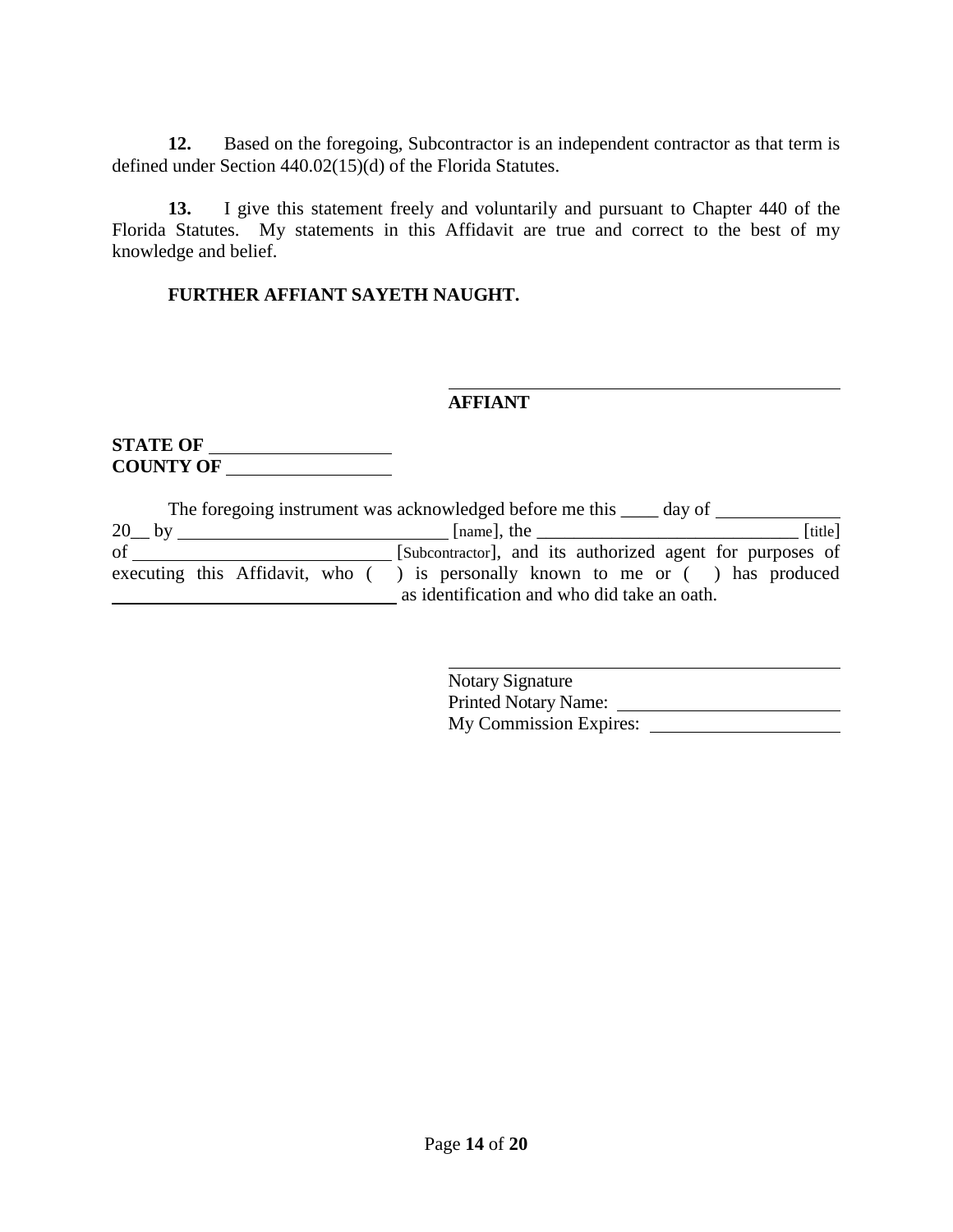

## **SUBCONTRACTOR SAFETY QUESTIONNAIRE**

List your firm's insurance intestate Experience Modification Rate (EMR) for the last three (3) years.

| 20 | <b>EMR</b> |
|----|------------|
| 20 | <b>EMR</b> |
| 20 | <b>EMR</b> |

An EMR in excess of 1.00 will be reviewed and may result in disqualification. If in excess of 1.00 OSHA 300 logs must accompany agreement.

List OSHA Lost Work Day Case Incident Rate per (200,000 manhours) for the last three (3) years.

| An incident rate over .80 Must be reviewed by the Safety office |  |  |
|-----------------------------------------------------------------|--|--|

List OSHA Recordable Incident Rates per (200,000 man hours) for the last three (3) years.

| 20F                                                              |  |
|------------------------------------------------------------------|--|
| An incident rate over 3.0 must be reviewed by the Safety office. |  |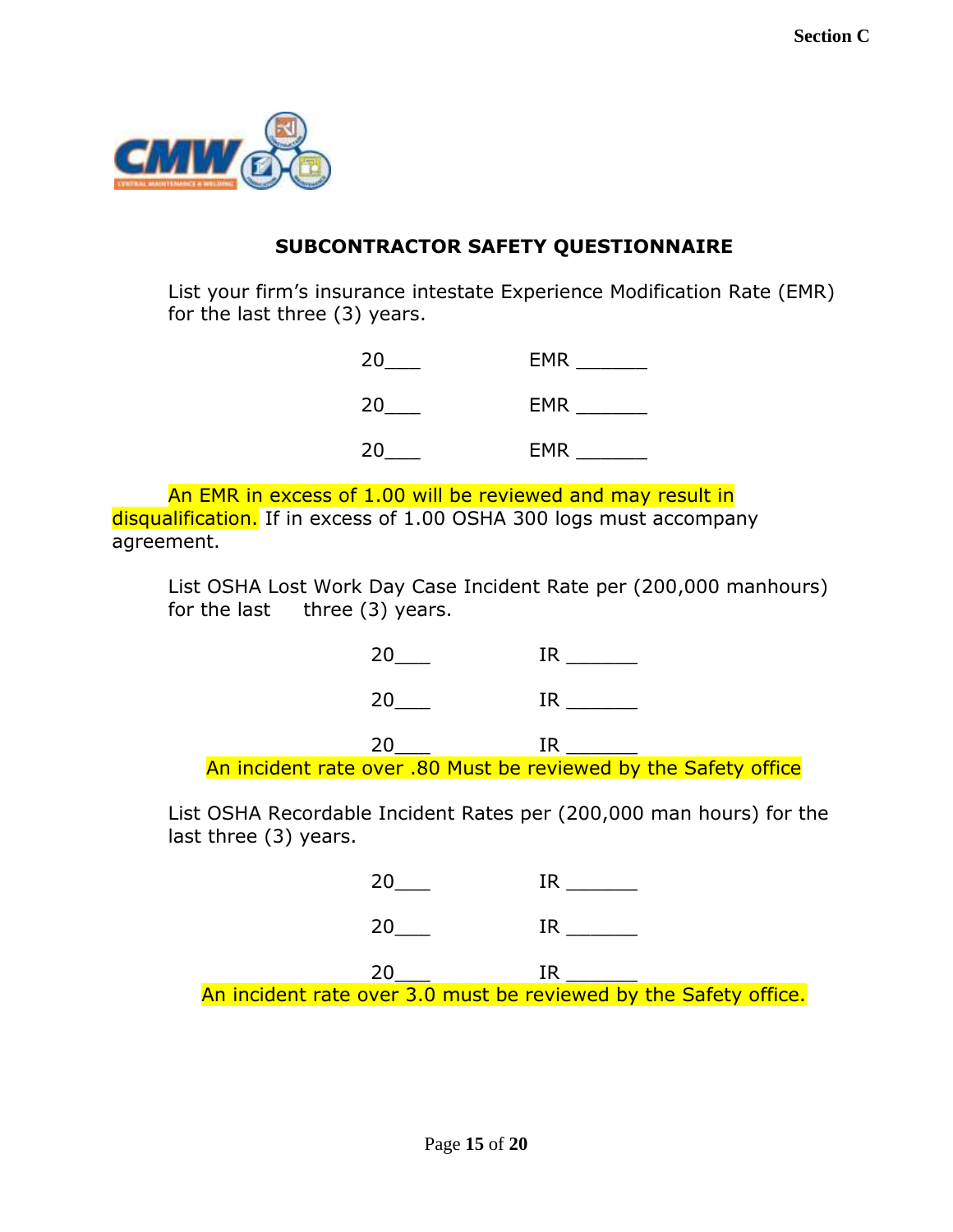Both Lost Work Day Case and Recordable rates shall be in accordance with the Department of Labor (OSHA) recordkeeping guidelines. The formula for calculating incident rates is as follows:

> Number of cases  $X$  200,000 = Incident Rate Total Manhours Worked

Has your company sustained any work related fatal accidents during the past three years?

Yes \_\_\_\_\_\_\_\_ No \_\_\_\_\_\_\_\_

If yes, please explain

\_\_\_\_\_\_\_\_\_\_\_\_\_\_\_\_\_\_\_\_\_\_\_\_\_\_\_\_\_\_\_\_\_\_\_\_\_\_\_\_. Any reported fatality must be reviewed by Safety office.

State to whom and how often accident report summaries are distributed.

| <b>CEO</b>              | Monthly | Quarterly Annually | No. |
|-------------------------|---------|--------------------|-----|
| President               |         |                    |     |
| Manager of Construction |         |                    |     |
| Site Managers           |         |                    |     |

Are on site safety meetings conducted for field supervisors?

Yes No No If yes, how often?

If No, must be reviewed by Safety office.

 $\overline{\phantom{a}}$  , where  $\overline{\phantom{a}}$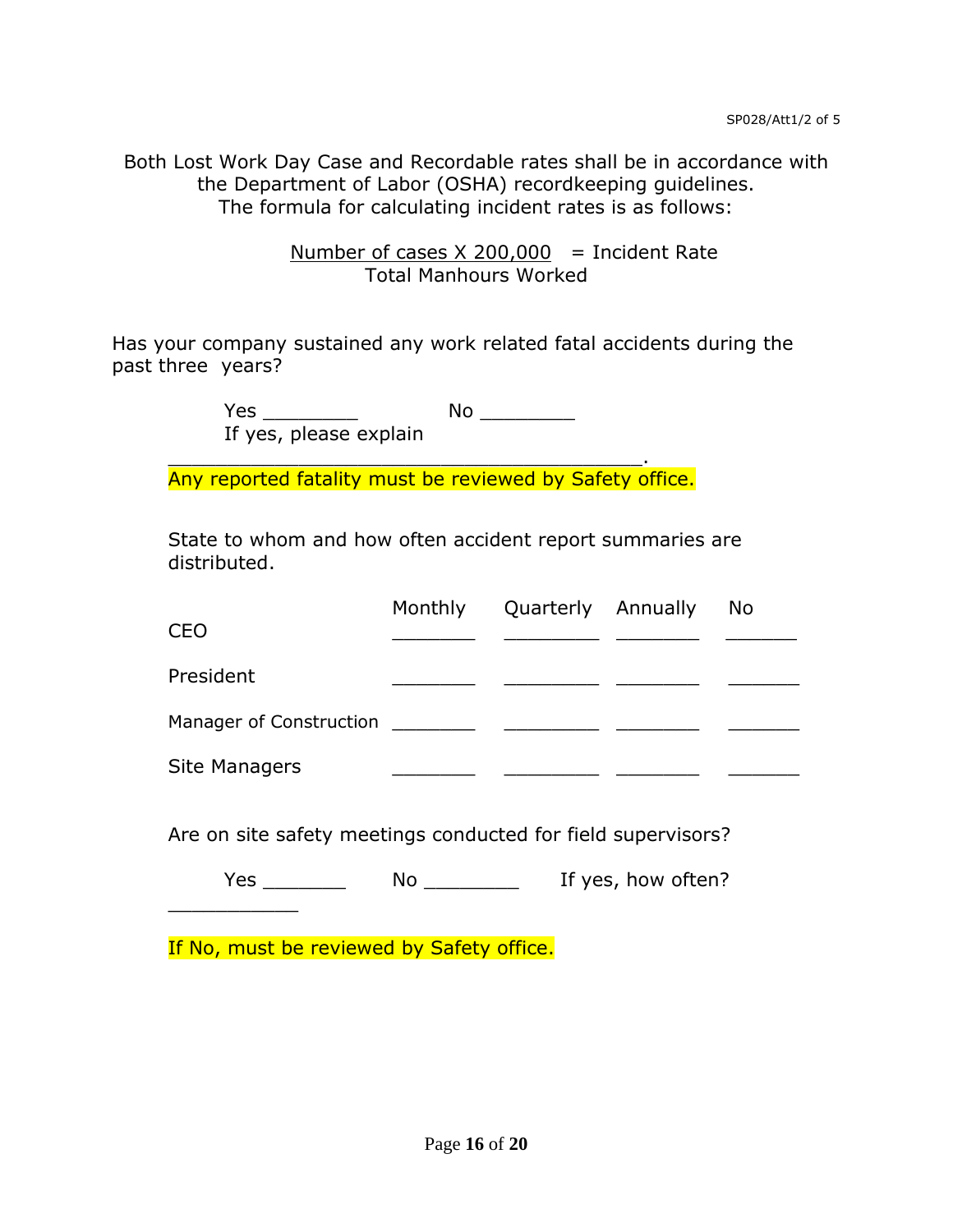Does your company have a safety officer/department?

Yes \_\_\_\_\_\_\_ No \_\_\_\_\_\_\_\_

If yes, Name and Title \_\_\_\_\_\_\_\_\_\_\_\_\_\_\_\_\_\_\_\_\_\_\_\_\_\_\_

Are safety audits conducted at the project level?

Yes \_\_\_\_\_\_\_ No \_\_\_\_\_\_\_\_

If yes, who conducts audits? Name and Title **Example 20** How often? \_\_\_\_\_\_\_\_\_\_\_\_\_\_\_\_\_\_\_\_\_\_\_\_\_\_\_\_\_\_

Does your company have a written safety policies and procedures manual?

Yes \_\_\_\_\_\_\_ No \_\_\_\_\_\_\_\_

If yes, please provide a copy for review. If no, must be reviewed by safety office

Has your company developed any site specific policies and procedure manuals?

Yes \_\_\_\_\_\_\_ No \_\_\_\_\_\_\_\_

If yes, please provide a copy of the table of contents for review.

Has your company developed and utilized an orientation program for new employees? New employees would include those persons who are new to each specific location.

Yes \_\_\_\_\_\_\_ No \_\_\_\_\_\_\_\_

If yes, does it include instruction and/or training in the following areas: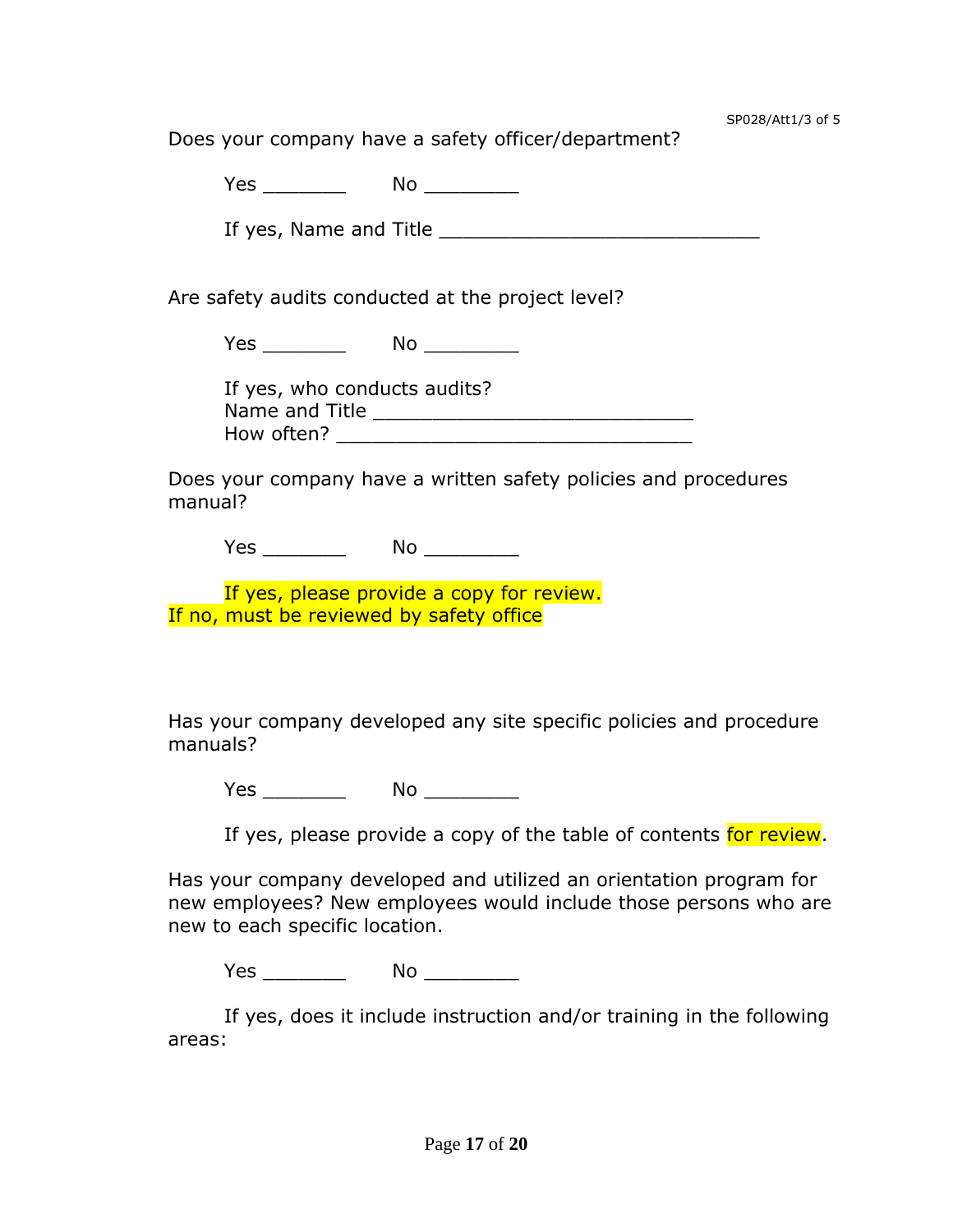SP028/Att1/4 of 5

|                                                                                                             | Yes | No |
|-------------------------------------------------------------------------------------------------------------|-----|----|
| Personnel Protection Equipment                                                                              |     |    |
| Eye Protection<br><b>Hearing Protection</b><br><b>Respiratory Protection</b><br>Safety Harness and lifeline |     |    |
| Scaffolding                                                                                                 |     |    |
| Perimeter Guarding                                                                                          |     |    |
| <b>Fire Protection</b>                                                                                      |     |    |
| <b>Emergency Response</b>                                                                                   |     |    |
| <b>First Aid Procedures</b>                                                                                 |     |    |
| Hazard Communications as per<br>OSHA 1926.59                                                                |     |    |
| Process Safety Management as per<br>OSHA 1910.119                                                           |     |    |
| <b>Material Safety Data Sheets</b>                                                                          |     |    |
| Trenching and Excavation                                                                                    |     |    |
| Substance Abuse                                                                                             |     |    |
| Lock Out/Tag Out Procedures                                                                                 |     |    |
| <b>Electrical Safety</b>                                                                                    |     |    |
| Rigging and Crane Safety                                                                                    |     |    |

Does your company have a formal Hazardous Communication program as per OSHA 1926.59 and/or OSHA 1910.1200? If yes, please provide in its entirety or table of contents.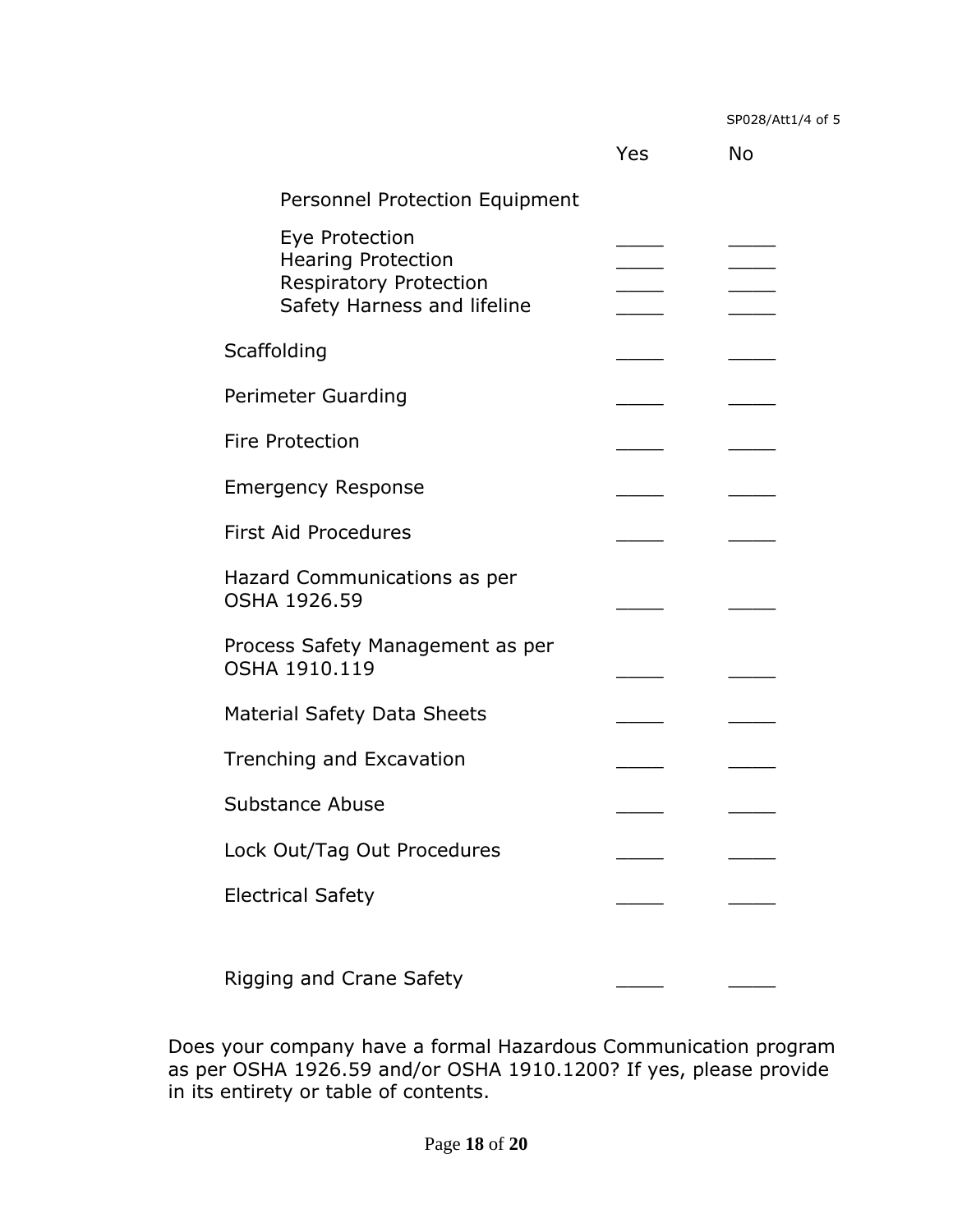SP028/Att1/5 of 5

Does your company have a foreman-supervisors' training program?

Yes No  $\blacksquare$ 

If yes, does it include instruction in the following areas?

|                                                                                                                      | Yes | No |
|----------------------------------------------------------------------------------------------------------------------|-----|----|
| New Work Orientation                                                                                                 |     |    |
| First Aid                                                                                                            |     |    |
| <b>Emergency Response Procedures</b>                                                                                 |     |    |
| Accident Investigations                                                                                              |     |    |
| <b>Hazard Communication</b>                                                                                          |     |    |
| Fire Protection and Prevention                                                                                       |     |    |
| <b>Conducting Craft Safety Meetings</b>                                                                              |     |    |
| Safe Work Practices                                                                                                  |     |    |
| Where applicable, are foreman<br>trained in Process Safety Management<br>requirements as stated in<br>OSHA 1910.119? |     |    |

Are daily craft safety meetings held?

Yes \_\_\_\_\_\_ No \_\_\_\_\_

It is imperative that all contractors, subcontractors and lower-tier contractors adhere to all applicable federal, state, local and client safety rules and regulations.

Any No Answers must be reviewed by Safety